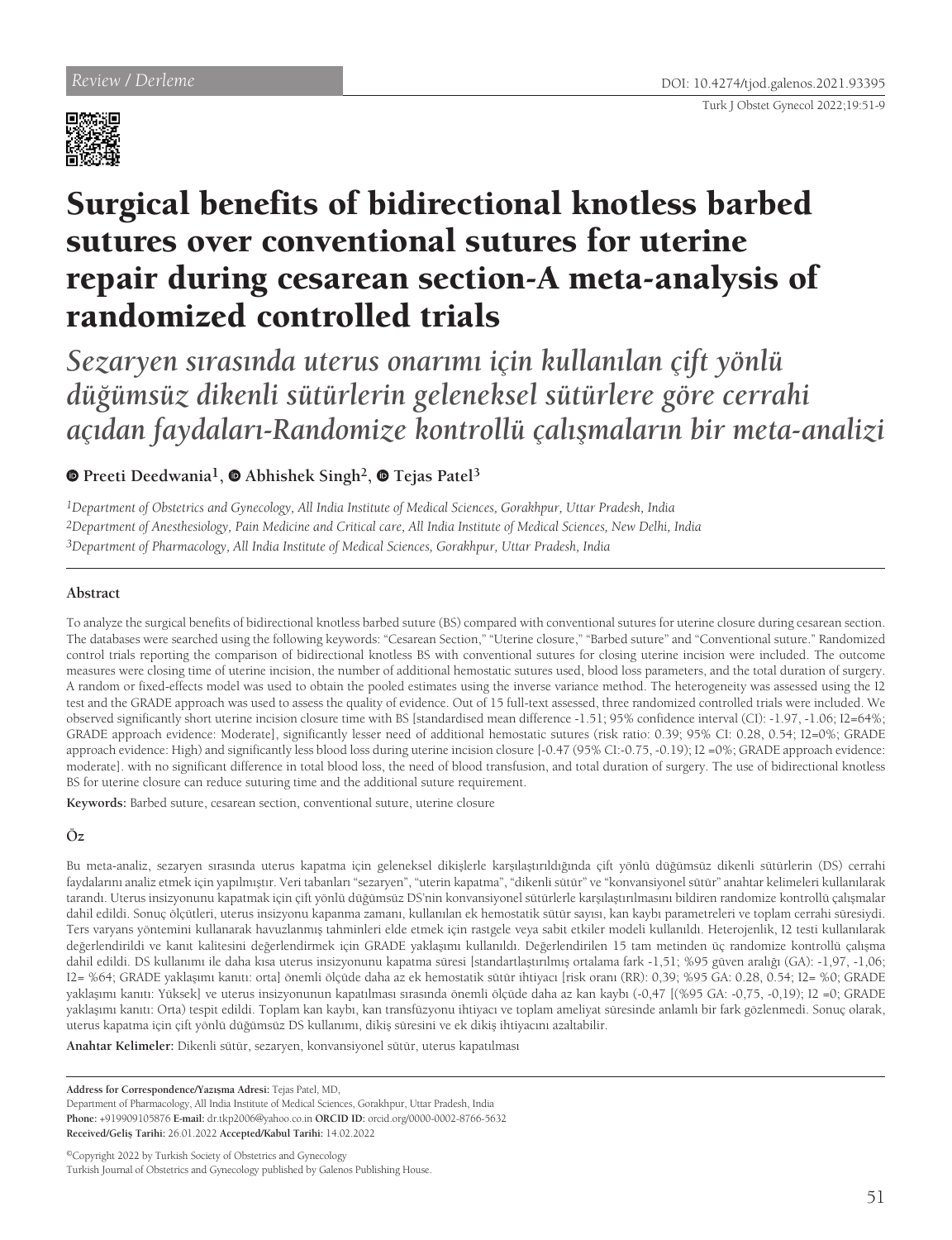## Introduction

Cesarean section is the most performed surgery in obstetrics. There are many variations in the technical aspect particularly uterine incision closing technique either a single layer or double layer, intermittent suturing or continuous suturing, locked or unlocked suturing. There is a lack of evidence to recommend one suturing technique over the other or one suturing material over the other regarding the risk of short-term or long-term complications<sup> $(1,2)$ </sup>. Surgeons mostly use the technique and suture material based on their experience or preference. Conventional smooth sutures require knotting. A surgical knot simply helps in anchoring the smooth suture. Knotting causes uneven distribution of tension across the incision and reduces the tensile strength of the suture by thinning and stretching the suture material<sup>(3)</sup>. Studies have reported a 35%-95% reduction in tensile strength at the site of the knot or just adjacent to the knot. Also, there are chances of suture failure due to knot slippage. This concern leads to the over-tightening of knots with conventional sutures. Tighter knots are even worse for tissue healing as they can cause localized tissue hypoxia and reduced fibroblast proliferation leading to decrease strength in the healed tissue. The knot also acts as foreign body material and the amount of inflammatory response is related to the number and size of the knot. So, minimizing knot size or eliminating knots altogether by using bidirectional knotless BS should be beneficial, if tissue approximation of suture line is not compromised $(4,5)$ .

Knotless BS are a relatively new type of suture. BS have been approved by Food and Drug Administration since 2004. It consists of a standard monofilament suture with tiny barbs cut along the length, facing in opposite directions at approximately 1 mm intervals. The BS may be unidirectional with a needle at one end and a loop at the end of the suture or bidirectional with a needle at both the ends and barbs changing direction at the middle of the suture<sup>(3)</sup>.

BS is frequently used in gynecological surgeries especially laparoscopic surgeries over a decade because of their beneficial role in reducing suturing time and blood loss. Later, BS was introduced in obstetrics to reduce operative time and blood loss in cesarean section. The current meta-analysis determines whether knotless BS can be considered a reasonable alternative to conventional sutures.

## Materials and Methods

This meta-analysis was conducted as per the PRISMA checklist (Figure 1).

## **2.1. Study Identification**

We searched published literature using the following electronic database- PubMed, Google Scholar, Clinical trial registry (clinicaltrials.gov.in, ctri.in), and Cochrane Database of Systematic Reviews. We also searched bibliographies of relevant research and review articles. A combination of the

following search terms was used "Cesarean Section," "Uterine closure," "Barbed suture (BS)" and "Conventional suture." Studies published up to August 2020 were included. The last search was run on 25<sup>th</sup> March 2021. Studies were selected on the basis of a review of the title and abstract by 2 independent investigators. There were no Language restrictions while searching for studies. The meta-analysis was registered on PROSPERO (CRD42020207029).

#### **2.2. Selection Criteria**

Articles reporting the comparison of a bidirectional knotless BS a conventional suture for closing uterine incision during cesarean section were assessed. Randomized control trials, which have provided data on the closing time of uterine incision with the use of bidirectional knotless BS and conventional sutures were included. Polyglactin and Catgut sutures were considered conventional sutures. All observational (cross-sectional, casecontrol, and cohort designs), non-comparative studies, review articles, and duplicate studies were excluded.

## **2.3. Risk of Bias Assessment of Included Studies**

Three investigators assessed the methodological quality of the included studies as per revised Cochrane "risk of bias assessment tool for the randomized controlled clinical trials (ROB-II)"(6). Each included studies were assessed for following parameters: the process of randomization, deviations from the intended interventions, missing outcome data, outcome measurement, and selective outcome reporting. Any disagreements were resolved by discussion and consensus among the authors.



**Figure 1.** Study selection- The preferred reporting items for systematic reviews and meta-analysis flow diagram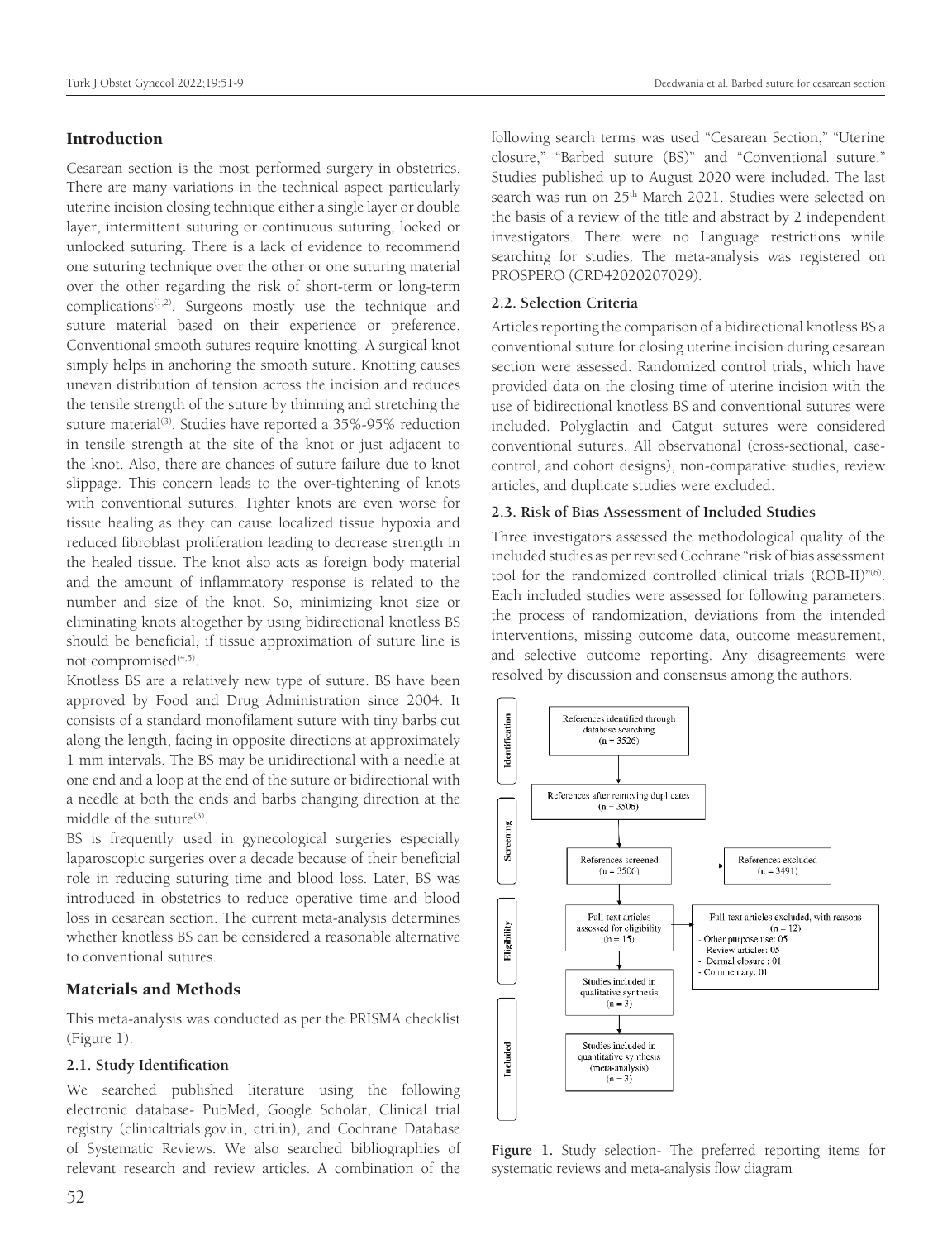#### **2.4. Data Extraction**

The following data were extracted in a Microsoft Excel sheet, 2019: The first author, publication year, study design, the place of study, age, the indication of cesarean sections, number of previous cesarean sections, and outcome data as per intentionto-treat analysis. The data were cross-checked to ensure the accuracy of extraction.

#### **2.5. Outcome Measures**

The main outcome measure chosen for this meta-analysis was the closing time of uterine incision. Other outcome measures were the number of additional hemostatic sutures used, blood loss parameters, and the total duration of surgery.

#### **2.6. Data Synthesis**

All continuous outcome variables were presented as standard mean difference (SMD) with a 95% confidence interval (CI). The SMD of 0.2 was considered a small effect, 0.5 a moderate, and 0.8 a large effect as described previously<sup>(7)</sup>. All dichotomous variables were presented as a risk ratio (RR) and its 95% CI. The I<sup>2</sup> index was used to look for heterogeneity among included studies. Fixed-effects model was used if there is no significant heterogeneity. If the  $I^2$  index  $>50\%$  among analyzed studies, then a random-effects model was used. The funnel plot method was used to report publication bias. The meta-analytic summary was measured using the inverse-variance method.

A sensitivity analysis of all outcomes was performed based on the risk of bias assessment. The outcome measures were estimated by excluding studies having "some concern" or "high concern" on the risk of bias assessment.

The GRADE approach was used to present the quality of the evidence for each outcome variable. The following parameters were considered: study design, study limitations, inconsistency, indirectness of evidence, imprecision, and publication bias<sup>(8)</sup>. The meta-analysis was performed using Review Manager software version 5.4.

## Results

#### **3.1. Study Characteristics**

A total of 3.526 articles were found after a meticulous search using the search strategy. As shown in Figure 1, three

intervention trials (comprising of 136 bidirectional knotless BS cases and 136 conventional suture cases) were included out of 15 full-text articles assessed as per selection criteria in this metaanalysis. Relevant study characteristics of included trials (study design, size and types of sutures, and the number of participants) are summarized in Table  $1^{(9-11)}$ . Baseline characteristics of the patients from all included trials are summarized in Table 2. The most common indication for cesarean was failed/refused Trial of labor followed by arrest disorders, multiple gestations, cephalopelvic disproportion, etc. in all included studies.

Grin et al.<sup>(9)</sup> conducted a randomized controlled trial on 70 participants (35-35 in each group). The participants, data analysts, and postpartum staff were kept blinded to the treatment allocation. Surgeons were unmasked to randomization after scrubbing for the surgery, as it is impossible to keep them blinded due to the different appearance of suture materials. Baseline demographics, medical history, and antepartum characteristics were comparable in both groups. A standard operative technique was used in the cases. Uterine incision length and maximal myometrial thickness were measured using a sterile disposable ruler as they can be the potential confounding factors. In one group, the uterine incision was closed using bidirectional knotless BS in a two-layer continuous, non-locking technique. In another group, uterine closure was done using polyglactin in two layers, the first layer a continuous locking and the second layer a continuous non-locking manner. Peleg et al.<sup>(10)</sup> Conducted an open-labeled, randomized controlled trial, 102 women were randomized, 51-51 in each group. Randomization was kept masked till the time of surgery to minimize provider bias. Demographic and clinical characteristics were similar in both groups. Four experienced surgeons performed all the cesarean sections using a similar technique. In the bidirectional knotless BS group uterus was closed in two-layers continuous, unlocked fashion. In the polyglactin group, the first layer was in continuous locking with knotting on both ends and the second layer in a continuous unlocked fashion. The outcome data were assessed by blinded assessors.

Zayed et al.<sup>(11)</sup> Conducted an allocation concealed, randomized controlled trial, 100 women were randomized into 2 groups in a 1:1 ratio. The clinical profile of the included women (gravida, parity, gestational age at the time of cesarean, number

| Study                             | Study<br>design | Barbed suture             | Conventional suture                                      | <b>Barbed suture</b><br>group(N) | Conventional suture<br>group(N) |
|-----------------------------------|-----------------|---------------------------|----------------------------------------------------------|----------------------------------|---------------------------------|
| Grin et al. $2019^{(9)}$          | <b>RCT</b>      | $Size-1.0$<br>"Stratafix" | Size-1.0, Polyglactin suture, "vicryl"                   | 35                               | 35                              |
| Peleg et al. 2018 <sup>(10)</sup> | <b>RCT</b>      | $Size-2.0$<br>"Stratafix" | Coated size-1.0 polyglactin 910 suture,<br>"Vicryl Plus" | 51                               | 51                              |
| Zayed et al. $2017^{(11)}$        | <b>RCT</b>      | $Size-1.0$<br>"Stratafix" | Size-1.0, polyglactin 910 suture, "vicryl"               | 50                               | 50                              |
| RCT: Randomised controlled trial  |                 |                           |                                                          |                                  |                                 |

**Table 1.** Characteristics of included studies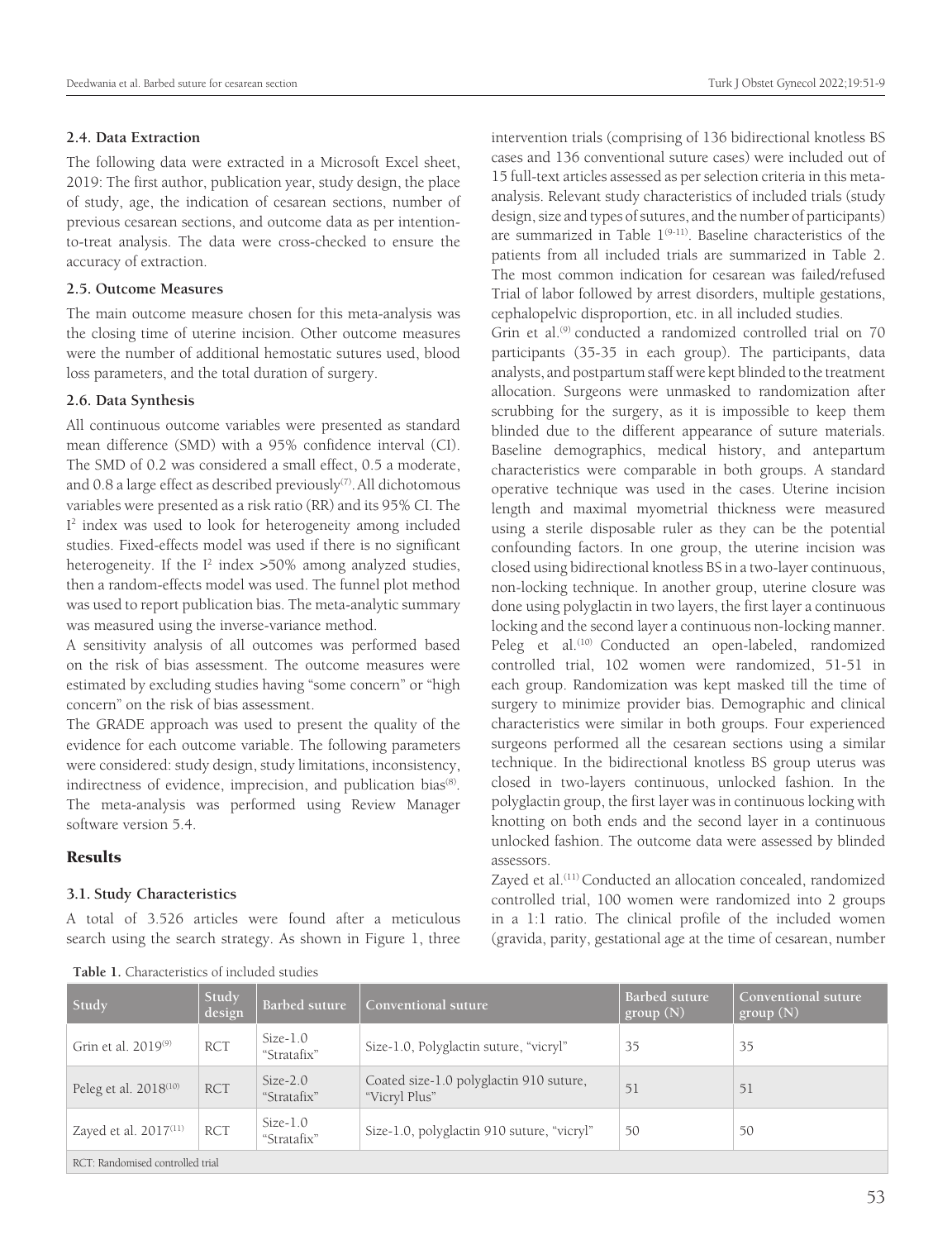| Table 2. Baseline characteristics of patients in the included studies |        |                            |                              |              |                                        |                                                                 |                               |               |                             |               |                                          |                     |                                                           |                 |
|-----------------------------------------------------------------------|--------|----------------------------|------------------------------|--------------|----------------------------------------|-----------------------------------------------------------------|-------------------------------|---------------|-----------------------------|---------------|------------------------------------------|---------------------|-----------------------------------------------------------|-----------------|
| Study                                                                 | Number |                            | Age (years)<br>Mean $\pm$ SD |              | BMI $(\text{kg/m}^2)$<br>Mean $\pm$ SD |                                                                 | $Mean \pm SD$<br>Gravidity    |               | Parity<br>Mean $\pm$ SD     |               | Gestational age (weeks)<br>$Mean \pm SD$ |                     | n, percentage/Mean ± SD <sup>*</sup><br>Previous cesarean |                 |
|                                                                       |        | Barbed Conventional Barbed |                              | Conventiona  | Barbed                                 | Conventional Barbed   Conventional Barbed   Conventional Barbed |                               |               |                             |               |                                          | Conventional Barbed |                                                           | Conventional    |
| Grin et al. 2019 <sup>(9)</sup>                                       |        | ξ                          | $32.4 \pm 5.4$               | $32.9 + 6.1$ | $30.7 + 5.9$                           | $32.6 \pm 6.4$                                                  | $13.1 \pm 2$                  | $2.9 \pm 1.2$ | $  1.6 \pm 1.8   1.5 \pm 1$ |               | $38^{1} \pm 2^{0}$                       | $38^0 \pm 2^2$      | 17(48.6)                                                  | 18(51.4)        |
| Peleg et al. 2018 <sup>(10)</sup>                                     |        |                            | $32.2 \pm 6.2$               | $33.0 + 5.0$ |                                        | $30.07 \pm 5.08$ $30.50 \pm 5.01$                               | $2.8 \pm 1.5$ $2.9 \pm 1.3$   |               | $1.5 \pm 1.3$               | $1.5 \pm 1.0$ | $\frac{\alpha}{Z}$                       | ž                   | $31(60.8\%)$                                              | 39(76.5%)       |
| Zayed et al. 2017(11)                                                 | 50     | $\frac{50}{2}$             | ž                            | ž            | Ĕ                                      | ž                                                               | $2.3 \pm 1.7$   $2.1 \pm 1.1$ |               | $1.5 \pm 1.2$               | $1.5 \pm 1.2$ | $37.8 \pm 0.74$                          | $37.8 \pm 0.95$     | $1.9 \pm 1$ *                                             | $1.7 \pm 0.7$ * |
| SD: Standard deviation                                                |        |                            |                              |              |                                        |                                                                 |                               |               |                             |               |                                          |                     |                                                           |                 |

of previous cesarean sections, indications of cesarean section, etc.) was comparable in both arms. Though, they did not mention baseline characteristics like age, BMI in their study. All the cesarean was done by a single surgeon. In the bidirectional knotless BS group, the uterus was closed in a two-layer continuous suturing technique. In the polyglactin group, the first layer was closed using the continuous suturing technique and the second layer was closed with interrupted sutures. The study did not comment on the blinding of outcome assessors.

## **3.2. Risk of Bias Assessment**

The risk of bias assessment in individual trials is in Figure 2. Two randomized controlled trials were considered of having  $low^{(9,10)}$  and one having "some concern"<sup>(11)</sup> as per the ROB-II tool. Zayed et al.<sup>(11)</sup> was considered to have 'some concern' for measuring outcomes.

## **3.3 Outcomes**

## **3.3.1***.* **Uterine Incision Closing Time**

All three included studies took uterine incision closing time as their primary outcome. Two studies mentioned closing time in seconds while the third one gave results in minutes. For comparing the data, results given in minutes were converted to seconds. The uterine incision closing time was significantly shorter in a bidirectional knotless BS group than that in the conventional suture group based on a pooled SMD of  $-1.51[(95\% \text{ CI: } -1.97, -1.06); 1^2 = 64\%].$ (Figure 3). As shown in Table 3, the GRADE approach suggests moderate-quality evidence of the uterine incision closing time outcome. The funnel plot appeared asymmetrical on visual inspection. On sensitivity analysis, a similar trend was observed. The result was found to be favoring BS group [SMD: -1.30 (95% CI: -1.69,  $-0.91$ );  $1^2 = 26\%$ ].

## **3.3.***2.* **Additional Suture Requirement**

Similarly, the need for additional sutures for hemostasis was found to be significantly less in the bidirectional knotless BS compared to the conventional suture group. The pooled RR for additional suture was 0.39 [(95% CI: 0.28,  $(0.54)$ ;  $I^2 = 0\%$ ] (Figure 4). The GRADE approach suggests high-quality evidence of this outcome. On sensitivity analysis, the trend flavored BS group [RR: 0.40 (95% CI: 0.29, 0.57);  $I^2 = 0\%$ ].

#### **3.3.3. Blood Loss Parameters**

## **3.3.3.1. Blood Loss During Uterine Incision Closure**

Two studies contributed to blood loss during uterine incision closure analysis. The pooled SMD for blood loss during uterine closure was -0.47 [(95% CI: -0.75, -0.19); I 2 = 0%] (Figure 5). The GRADE approach suggests moderatequality evidence of this outcome. On sensitivity analysis, the results favoured BS group [SMD: -0.56 (95% CI: -0.96, -0.16); n=1].

#### **3.3.3.2. Total Blood Loss During Surgery**

On comparing total blood loss during surgery, the bidirectional knotless BS was not found to have an additional advantage over conventional sutures. Only two studies contributed to total blood loss analysis. The pooled SMD for total blood loss during surgery was -0.25 [(95% CI:  $-1.01, 0.51$ );  $I^2 = 84\%$ ] (Figure 6).

#### **3.3.3.3. Need for Blood Transfusion**

Two studies reported the need for blood transfusion. The pooled RR for the need of blood transfusion was 1.00 [(95% CI: 0.11, 9.45);  $I^2=$ 0%] (Figure 7). The GRADE approach suggests moderate-quality evidence of this outcome (Table 3).



**Figure 2.** Risk of bias assessment as per "Revised Cochrane risk-of-bias tool for randomized trials (ROB-II)"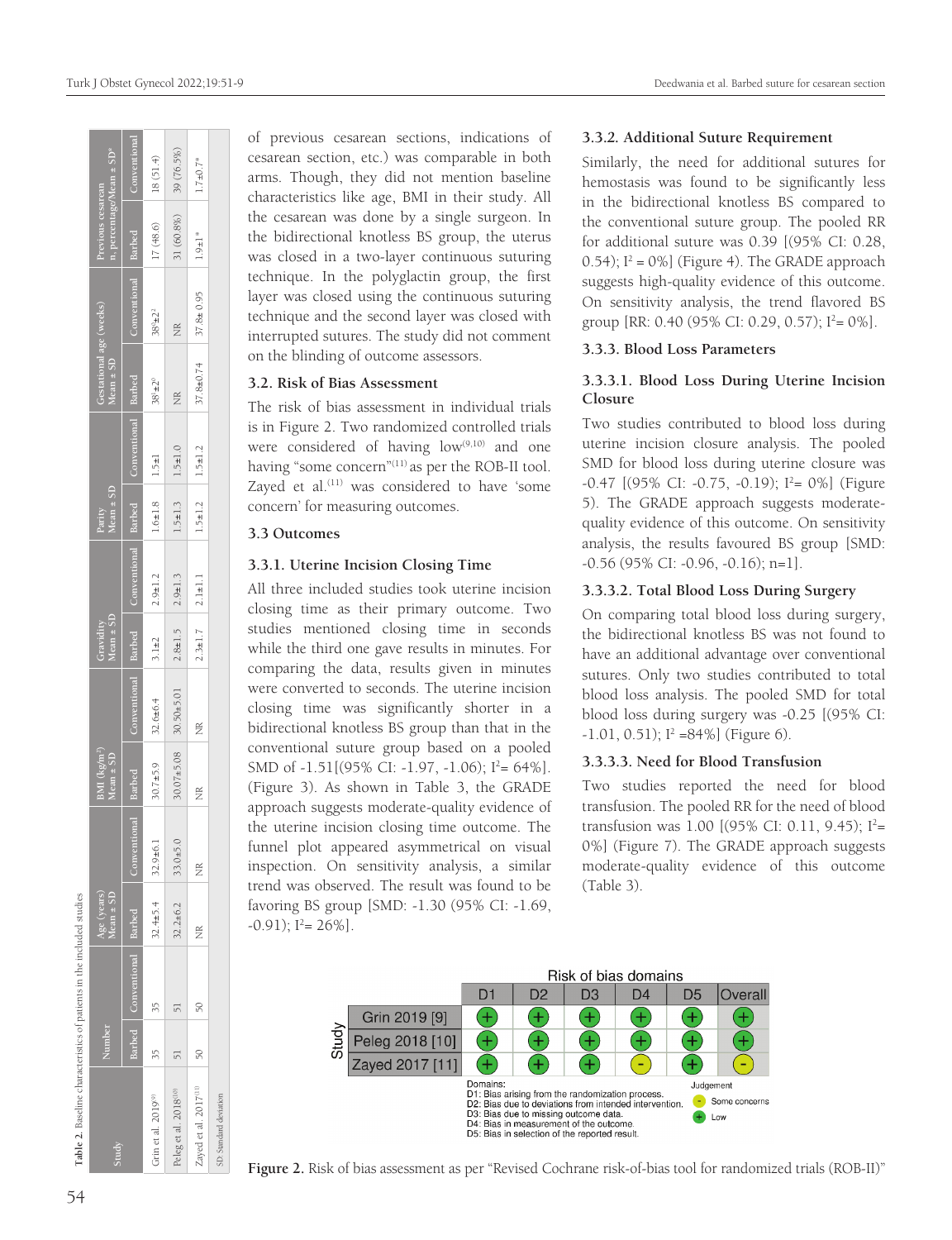## **3.3.3.4. Perioperative Hemoglobin Change (Delta Hemoglobin)**

Only one study by Grin et al.<sup>(9)</sup> reported a change in hemoglobin between preoperative and postoperative blood count. The authors found no significant difference in delta hemoglobin levels between both the groups at various time intervals (6, 18, 72 h postoperative).

## **3.3.3.5. Need of Additional Uterotonics and Need of Hemostatic Agents**

Only one study by Grin et al.<sup>(9)</sup> reported a comparison on the need for additional uterotonics (misoprostol, methylergonovine,

and carboprost tromethamine) and the need for hemostatic agents (Surgicel Nu-Knit Absorbable Hemostat, Ethicon). They found a significant reduction in the hemostatic agent used in the BS group (RR-0.33) with no difference in the uterotonic requirement (p=0.8).

## **3.3.4. Other Outcomes**

All 3 included studies contributed to the total duration of surgery analysis. The pooled SMD for a total duration of surgery was -0.43[(95% CI: -2.08, 1.21); <sup>12</sup> =97%] (Figure 8). BS did not show any advantage compared to conventional sutures. The GRADE approach suggests low-quality evidence of this



**Figure 3.** Meta-analytic summary of uterine incision closing time through the random effect of model

|                                                                       | barbed suture |       | Vicryl suture |     |                     | <b>Risk Ratio</b>     | <b>Risk Ratio</b>                                                              |
|-----------------------------------------------------------------------|---------------|-------|---------------|-----|---------------------|-----------------------|--------------------------------------------------------------------------------|
| Study or Subgroup                                                     | <b>Events</b> | Total | Events        |     | <b>Total Weight</b> | IV, Fixed, 95% CI     | IV, Fixed, 95% CI                                                              |
| Grin 2019 [9]                                                         | 11            | 35    | 25            | 35  | 37.3%               | $0.44$ [0.26, 0.75]   | —                                                                              |
| Peleg 2018 [10]                                                       | 16            | 51    | 41            | 51  | 57.7%               | $0.39$ [0.25, 0.60]   | ---                                                                            |
| Zayed 2017 [11]                                                       | 2             | 50    | 12            | 50  | $5.1\%$             | $0.17$ [0.04, 0.71]   |                                                                                |
| <b>Total (95% CI)</b>                                                 |               | 136   |               | 136 | $100.0\%$           | $0.39$ $[0.28, 0.54]$ |                                                                                |
| Total events                                                          | 29            |       | 78            |     |                     |                       |                                                                                |
| Heterogeneity: Chi <sup>2</sup> = 1.53, df = 2 (P = 0.47); $1^2$ = 0% |               |       |               |     |                     |                       |                                                                                |
| Test for overall effect: $Z = 5.66$ (P < 0.00001)                     |               |       |               |     |                     |                       | 100<br>0.01<br>0.1<br>10<br>Favours [barbed suture]<br>Favours [vicry] suture] |

**Figure 4.** Meta-analytic summary of additional suture requirement through the fixed effect of model

|                                                                        |       | <b>Barbed suture</b> |       |            | Vicryl suture |       |        | <b>Std. Mean Difference</b>   | <b>Std. Mean Difference</b>                 |
|------------------------------------------------------------------------|-------|----------------------|-------|------------|---------------|-------|--------|-------------------------------|---------------------------------------------|
| <b>Study or Subgroup</b>                                               | Mean  | SD.                  | Total | Mean       | SD            | Total | Weight | IV, Fixed, 95% CI             | IV, Fixed, 95% CI                           |
| Peleg 2018 [10]                                                        | 220.9 | 89.9                 | -51   | 268.2 77.1 |               | 51    | 50.0%  | $-0.56$ [ $-0.96$ , $-0.16$ ] | $\overline{\phantom{0}}$                    |
| Zayed 2017 [11]                                                        | 116.3 | 64                   | 50    | 158        | 137           | 50    | 50.0%  | $-0.39$ [ $-0.78$ , $0.01$ ]  |                                             |
| <b>Total (95% CI)</b>                                                  |       |                      | 101   |            |               | 101   | 100.0% | $-0.47$ $[-0.75, -0.19]$      |                                             |
| Heterogeneity: Chi <sup>2</sup> = 0.37, df = 1 (P = 0.54); $I^2 = 0\%$ |       |                      |       |            |               |       |        |                               | -2                                          |
| Test for overall effect: $Z = 3.32$ (P = 0.0009)                       |       |                      |       |            |               |       |        |                               | Favours [barbed suture]<br>Favours [vicryl] |

**Figure 5.** Meta-analytic summary of blood loss during uterine incision closure through the fixed effect of model

|                                                                                                                                                    |      | <b>Barbed suture</b> |    |            | Vicryl suture |    |              | Std. Mean Difference         | <b>Std. Mean Difference</b>                        |
|----------------------------------------------------------------------------------------------------------------------------------------------------|------|----------------------|----|------------|---------------|----|--------------|------------------------------|----------------------------------------------------|
| Study or Subgroup                                                                                                                                  | Mean | SD.                  |    | Total Mean | SD.           |    | Total Weight | IV, Random, 95% CI           | IV, Random, 95% CI                                 |
| Grin 2019 [9]                                                                                                                                      | 735  | 248                  | 35 | 704        | 168           | 35 | 48.7%        | $0.14$ [-0.32, 0.61]         |                                                    |
| Peleg 2018 [10]                                                                                                                                    | 500  | 168.5                | 51 | 600        | 145.6         | 51 | 51.3%        | $-0.63$ [ $1.03$ , $-0.23$ ] | - -                                                |
| Total (95% CI)                                                                                                                                     |      |                      | 86 |            |               |    | 86 100.0%    | $-0.25$ [ $-1.01$ , $0.51$ ] |                                                    |
| Heterogeneity: Tau <sup>2</sup> = 0.25; Chi <sup>2</sup> = 6.10, df = 1 (P = 0.01); $I^2 = 84\%$<br>Test for overall effect: $Z = 0.65$ (P = 0.51) |      |                      |    |            |               |    |              |                              | -4                                                 |
|                                                                                                                                                    |      |                      |    |            |               |    |              |                              | Favours [barbed suture]<br>Favours [vicryl suture] |

**Figure 6.** Meta-analytic summary of total blood loss during surgery through the random effect of model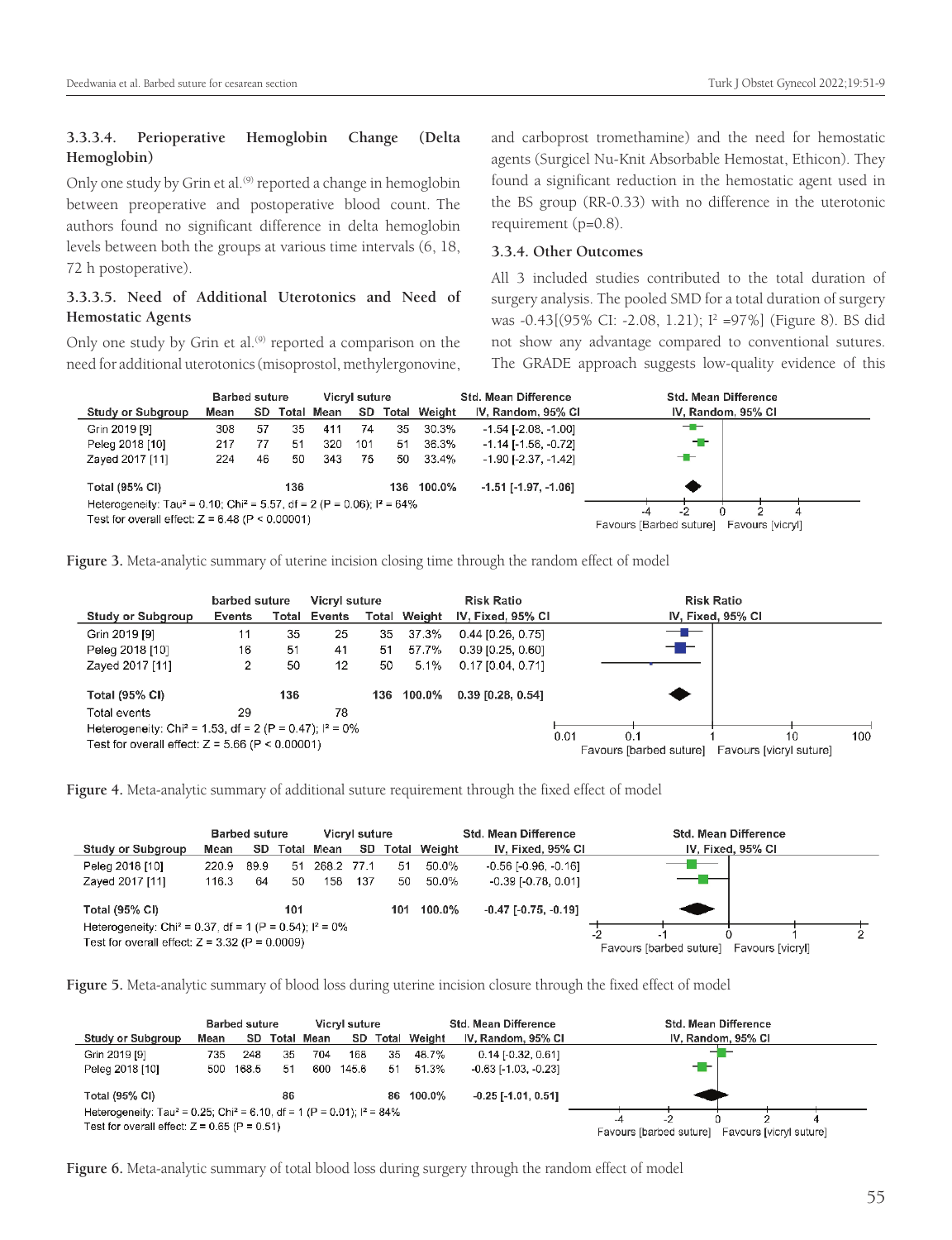|                                                                        | <b>Barbed suture</b> |    | Vicryl suture       |    |                     | <b>Risk Ratio</b>        | <b>Risk Ratio</b>                                   |
|------------------------------------------------------------------------|----------------------|----|---------------------|----|---------------------|--------------------------|-----------------------------------------------------|
| Study or Subgroup                                                      | Events               |    | <b>Total Events</b> |    | <b>Total Weight</b> | IV, Fixed, 95% CI        | IV, Fixed, 95% CI                                   |
| Grin 2019 [9]                                                          |                      | 35 | 0                   | 35 |                     | 50.2% 3.00 [0.13, 71.22] |                                                     |
| Zaved 2017 [11]                                                        | 0                    | 50 |                     | 50 | 49.8%               | 0.33 [0.01, 7.99]        |                                                     |
|                                                                        |                      |    |                     |    |                     |                          |                                                     |
| <b>Total (95% CI)</b>                                                  |                      | 85 |                     | 85 | 100.0%              | 1.00 [0.11, 9.45]        |                                                     |
| Total events                                                           |                      |    |                     |    |                     |                          |                                                     |
| Heterogeneity: Chi <sup>2</sup> = 0.92, df = 1 (P = 0.34); $I^2 = 0\%$ |                      |    |                     |    |                     |                          | 0.001<br>1000<br>10<br>0.1                          |
| Test for overall effect: $Z = 0.00$ (P = 1.00)                         |                      |    |                     |    |                     |                          | Favours [barbed suture]<br>Favours [vicryl suturel] |

**Figure 7.** Meta-analytic summary of the need of blood transfusion through the fixed effect of model

|                                                                                                     |      | <b>Barbed suture</b> |     |            | Vicryl suture |      |              | <b>Std. Mean Difference</b>   | Std. Mean Difference                                                    |
|-----------------------------------------------------------------------------------------------------|------|----------------------|-----|------------|---------------|------|--------------|-------------------------------|-------------------------------------------------------------------------|
| <b>Study or Subgroup</b>                                                                            | Mean | SD.                  |     | Total Mean | SD.           |      | Total Weight | IV, Random, 95% CI            | IV, Random, 95% CI                                                      |
| Grin 2019 [9]                                                                                       | 33.4 | 8.8                  | 35  | 33.2       | 7.5           | 35   | 33.3%        | $0.02$ [-0.44, 0.49]          |                                                                         |
| Peleg 2018 [10]                                                                                     | 20.6 | 5.4                  | 51  | 34.2       | 7.4           | -51  | 33.2%        | $-2.08$ [ $-2.57$ , $-1.60$ ] |                                                                         |
| Zayed 2017 [11]                                                                                     |      | 43.46 11.09          | 50  | 35.2       | 10.75         | 50   | 33.5%        | $0.75$ [0.34, 1.16]           |                                                                         |
| <b>Total (95% CI)</b>                                                                               |      |                      | 136 |            |               | 136. | 100.0%       | $-0.43$ [ $-2.08$ , 1.21]     |                                                                         |
| Heterogeneity: Tau <sup>2</sup> = 2.06; Chi <sup>2</sup> = 79.38, df = 2 (P < 0.00001); $I^2$ = 97% |      |                      |     |            |               |      |              |                               |                                                                         |
| Test for overall effect: $Z = 0.52$ (P = 0.61)                                                      |      |                      |     |            |               |      |              |                               | $-10$<br>-5<br>10<br>Favours [Barbed suture]<br><b>Favours [Vicryl]</b> |

**Figure 8.** Meta-analytic summary of the total duration of surgery through the random effect of model

outcome (Table 3). The cost of sutures was reported in one study. Zayed et al.<sup>(11)</sup> mentioned the cost of sutures used in uterine incision closure, which was significantly higher in the BS group (22.75±0 versus 11.025±1.61 U.S. dollars, p<0.001, mean difference 11.725 U.S. dollars). But the number of sutures required was almost three times in the vicryl group, reducing the cost difference  $(1\pm0.00$  in the barbed group versus 2.94±0.43 in the vicryl group).

## **Discussion**

To summarize, BS offers a significant surgical advantage over conventional smooth sutures in terms of uterine incision closing time, the need for additional hemostatic sutures, and the amount of blood loss during uterine incision closure. GRADE approach suggests moderate to high quality of evidence; However, BS were not found to provide any benefit in terms of total blood loss during surgery, total duration of surgery, the need for blood transfusion, and perioperative complications. A similar trend was observed in the sensitivity analysis.

Suturing is one of the important steps during the cesarean section. Suturing techniques and choice of suture material can influence the healing of the cesarean section  $scar^{\{12,13\}}$ . BS has been introduced in obstetrics recently, as they provide a combined advantage of continuous and interrupted sutures and reduce the suturing time and bleeding without causing tissue ischemia. Several factors are associated with BS, which contribute to a better outcome. First, it might be due to a reduction in suturing time of uterine incision. The reduction in suturing time can be because BS do not require knots as well as there is no backsliding of the suture<sup>(14,15)</sup>. Compared to conventional continuous sutures, BS do not require tension to be applied to the suture thread by the assistant. Once the BS has been pulled taut, the points of commissure will not loosen even if the tension is not maintained on the suture thread by the assistant<sup>(16)</sup>. The self-anchoring property of BS contributes significantly in reducing the suturing time. Second, BS result in a good approximation of tissues at the start of suturing resulting in early hemostasis and reduced blood  $loss^{(17)}$ . Third, much evidence suggests that BS are associated with better tissue healing. This may be because the presence of barbs on the suture thread at an equal distance result in an equal distribution of tension along the suture line and causes less ischemia to the tissues as well as an absence of knots reduces inflammatory reaction, which harms the healing of tissues $(3,18)$ .

The significantly lesser time in uterine closure with the use of BS has important implications in terms of generalizability. Because, the skill and experience of the surgeon might play a crucial role regarding the uterine incision closing time. Conventional sutures being more widely used, replicability of this meta-analysis result requires prior surgeon training in suturing with BS as done in the included studies. However, long-term risks and benefits such as myometrial healing and effect on subsequent pregnancy are still unknown. Peleg et al.<sup>(10)</sup> compared uterine incision closing time among all operating surgeons. Three of four surgeons had significantly shorter closing times with BS, which suggest results should be easily replicable. Grin et al.<sup>(9)</sup> did further stratification in the primary cesarean group and repeat cesarean group. The time required to complete the uterine repair was significantly lower in both the strata when BS was used. This shows BS is equally effective in previous cesarean section patients.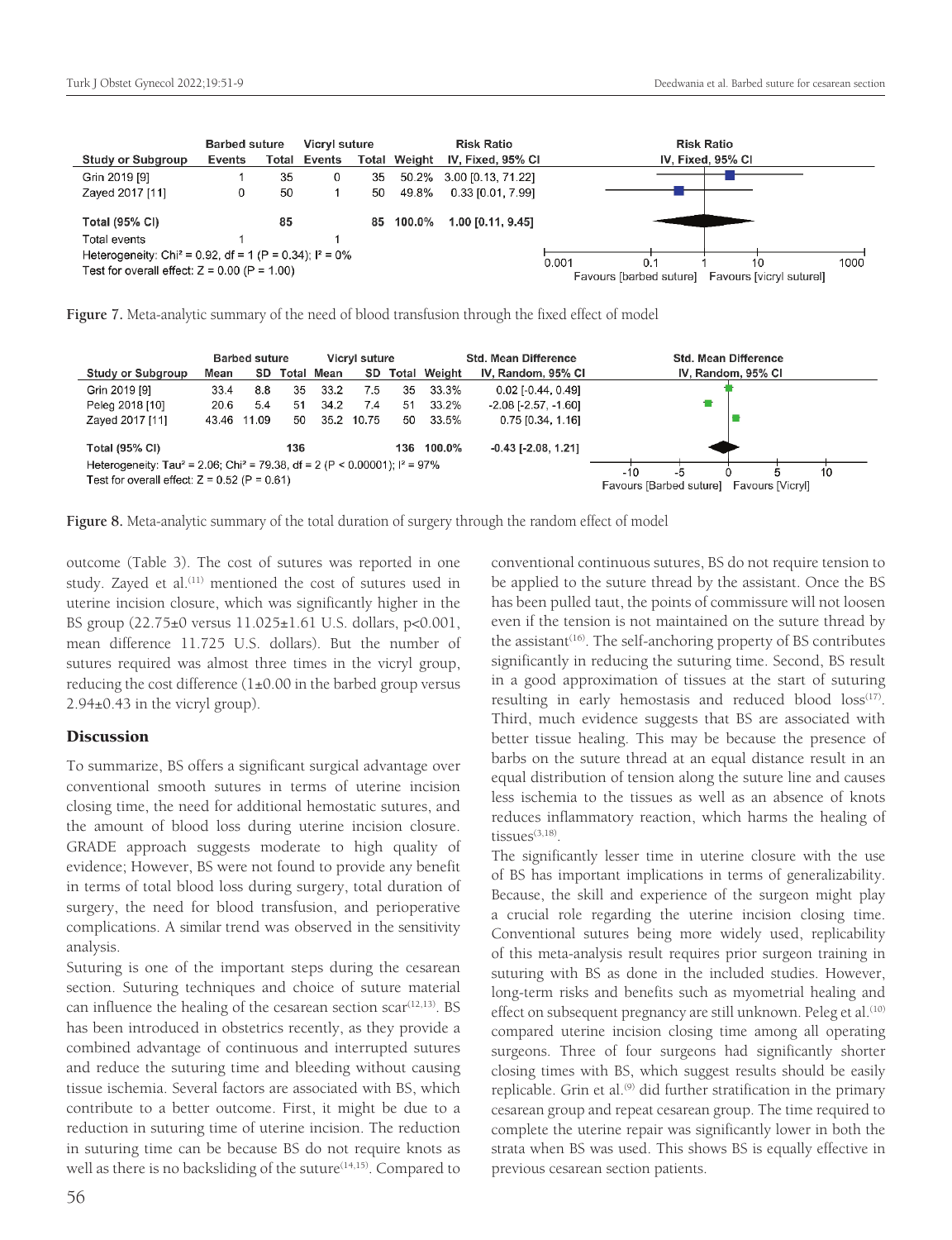| $\overline{No}$ . of<br>studies<br>(Study<br>design) | Study<br>limitations<br>(Risk of bias)     | Inconsistency                                                                                                        | <b>Indirectness</b>        | Imprecision                                                                              | Publication<br>bias       | Quality  | Outcome                                                                                                                                                                       |
|------------------------------------------------------|--------------------------------------------|----------------------------------------------------------------------------------------------------------------------|----------------------------|------------------------------------------------------------------------------------------|---------------------------|----------|-------------------------------------------------------------------------------------------------------------------------------------------------------------------------------|
|                                                      | Closing time - uterine incision            |                                                                                                                      |                            |                                                                                          |                           |          |                                                                                                                                                                               |
| Three<br>(RCT)                                       | Unclear<br>(No serious<br>limitations)     | Substantial<br>heterogeneity<br>$(I^2=64\%)$ , but<br>of questionable<br>importance<br>(No serious<br>inconsistency) | No serious<br>indirectness | Sample size<br>less than<br>400 (serious<br>imprecision)                                 | Asymmetric<br>Funnel plot | Moderate | SMD: -1.15 (-1.97,<br>$-1.06$                                                                                                                                                 |
|                                                      | Need for additional suture                 |                                                                                                                      |                            |                                                                                          |                           |          |                                                                                                                                                                               |
| Three<br>(RCT)                                       | Unclear<br>(No serious<br>limitations)     | No heterogeneity<br>$-I^2=0\%$<br>(No serious<br>inconsistency)                                                      | No serious<br>indirectness | Sample size<br>less than<br>400 (Serious<br>imprecision)                                 | Asymmetric<br>Funnel plot | High*    | RR - 0.39 (0.28, 0.54)                                                                                                                                                        |
|                                                      | Blood loss during uterine incision closure |                                                                                                                      |                            |                                                                                          |                           |          |                                                                                                                                                                               |
| Two (RCT)                                            | Unclear<br>(No serious<br>limitations)     | No heterogeneity<br>$-I^2=0\%$<br>(No serious<br>inconsistency)                                                      | No serious<br>indirectness | Sample size<br>less than<br>400 (Serious<br>imprecision)                                 | Asymmetric<br>Funnel plot | Moderate | SMD: -0.47 (-0.75,<br>$-0.19$                                                                                                                                                 |
| Total blood loss                                     |                                            |                                                                                                                      |                            |                                                                                          |                           |          |                                                                                                                                                                               |
| Two (RCT)                                            | Unclear<br>(No serious<br>limitations)     | Substantial<br>heterogeneity<br>$(I^2=84\%)$ , of<br>unequivocal<br>importance<br>(Serious<br>inconsistency)         | No serious<br>indirectness | Sample size<br>less than<br>400 (Serious<br>imprecision)                                 | Asymmetric<br>Funnel plot | Low      | RR: -0.25 (-1.01, 0.51)                                                                                                                                                       |
| Need of blood transfusion                            |                                            |                                                                                                                      |                            |                                                                                          |                           |          |                                                                                                                                                                               |
| Two (RCT)                                            | Unclear<br>(No serious<br>limitations)     | No heterogeneity<br>$-I^2=0\%$<br>(No serious<br>inconsistency)                                                      | No serious<br>indirectness | Sample size less<br>than 400 and<br>wide confidence<br>interval (Serious<br>imprecision) | Asymmetric<br>Funnel plot | Moderate | RR: 1.00 (0.11, 9.45)                                                                                                                                                         |
| Total duration of surgery                            |                                            |                                                                                                                      |                            |                                                                                          |                           |          |                                                                                                                                                                               |
| Three<br>(RCT)                                       | Unclear<br>(No serious<br>limitations)     | Substantial<br>heterogeneity<br>$(I^2=97\%)$ , of<br>unequivocal<br>importance<br>(Serious<br>inconsistency)         | No serious<br>indirectness | Sample size<br>less than<br>400 (Serious<br>imprecision)                                 | Asymmetric<br>Funnel plot | Low      | SMD: -0.43 (-2.08,<br>1.21)                                                                                                                                                   |
|                                                      |                                            |                                                                                                                      |                            |                                                                                          |                           |          | *Rating updated from moderate to high due to large magnitude of effect (RR<0.5); RCT: Randomized controlled trial, CI: Confidence interval, SMD: Standardized mean difference |

#### **Table 3.** Quality assessment for outcome parameters as per GRADE approach

Our meta-analysis supports the findings of an earlier metaanalysis showing the beneficial effects of using BS during laparoscopic hysterectomy and myomectomy<sup>(19-21)</sup>. Over time, the use of BS has expanded in gynecological surgeries. Various studies have shown comparable efficacy to conventional sutures with the added advantage of decreasing suturing time, total

operative time, and blood loss during uterine defect closure in Myomectomies<sup>(14-16,18,22-24)</sup> and during vaginal cuff repair during laparoscopic hysterectomies<sup>(25-27)</sup>.

Our meta-analysis showed that the BS group required a significantly lesser number of additional sutures compared to the conventional group for closing uterine incision during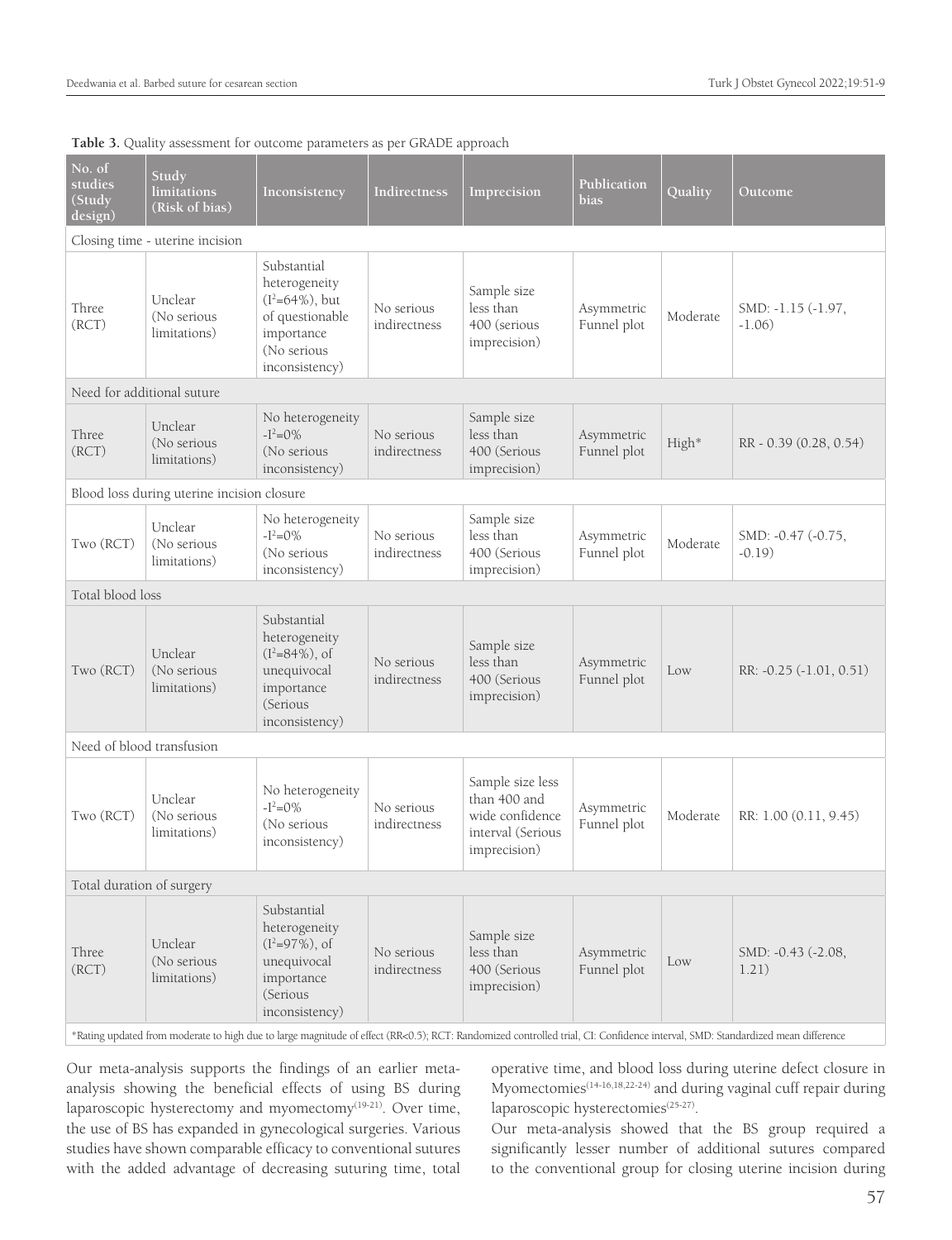cesarean section (RR-0.39). The higher cost of BS can be offset as conventional suturing often requires additional hemostatic sutures, which eventually reduces the cost difference<sup>(22)</sup>. According to a USA study if we look at the average total charges of cesarean delivery, using BS only increases the total charges by  $0.05\%$ , which is an insignificant amount<sup>(28)</sup>. But the scenario could be different in developing countries. Future studies should compare the cost-effectivity of BS in developing countries.

Our meta-analysis could not detect a significant difference in the total duration of surgery as this may be influenced by multiple factors such as the presence of intraabdominal adhesions, adherent bladder in cases of previous cesarean sections, time consumption during the baby delivery, the time required for delivery of the placenta and achieving hemostasis. Furthermore, the experience and expertise of a primary surgeon can also play a role. Because using BS only affects uterine repair, the rest of the factors remain unchangeable, so its effect on the total duration of surgery could not be found. But a recent review of BS versus conventional suture at cesarean delivery found a significant reduction in total surgical duration. This could be because the authors also included a study comparing BS and conventional sutures for skin closure<sup>(29)</sup>. It is difficult to ensure comparability between uterine musculature closure and skin closure. In contrast with the meta-analysis on gynecological surgeries $(19-21)$ , our meta-analysis failed to demonstrate a reduction in the blood loss during uterine incision loss and total blood loss during surgery. As there are many possible reasons for bleeding during cesarean delivery. The common causes are uterine atony, uterine incision extensions, adhesions, placental site bleeding, etc.<sup>(30)</sup>. Another reason could be the small number of studies included in this analysis.

Due to data limitations, a meta-analytic summary could not be calculated for the peri-operative complications. However, the use of BS did not cause any increase in the incidence of perioperative complications. There was no case of wound infection/endometritis or any other maternal morbidity in all included studies. This finding is also supported by a study by Alessandri et al.<sup>(31)</sup>, who used a fishbone technique with BS for uterine incision closure and compared residual myometrial thickness, incidence, and depth of isthmocele in both groups up to 12 months of follow-up. They found a significantly better result with BS. But till now there is uncertainty on long-term complications such as adhesion formation, poor wound healing leading to increased risk of wound dehiscence or uterine rupture, and morbidly adherent placenta in the next pregnancy. Future studies are needed to resolve such issues.

#### **Study Limitation**

This meta-analysis has several limitations. Our findings on BS should be interpreted cautiously due to the inclusion of the open-labeled and small number of randomized studies

#### Conclusion

The moderate to high-quality evidence suggests the use of bidirectional knotless BS can reduce suturing time and the additional suture requirement for uterine closure.

#### **Ethics**

**Peer-review:** Internally and externally peer-reviewed.

#### **Authorship Contributions**

Concept: P.D., Design: P.D., Data Collection or Processing: A.S., Analysis or Interpretation: A.S., Literature Search: T.P., Writing: P.D., A.S., T.P.

**Conflict of Interest:** No conflict of interest was declared by the authors.

**Financial Disclosure:** The authors declared that this study received no financial support.

#### References

- 1. CORONIS collaborative group, Abalos E, Addo V, Brocklehurst P, El Sheikh M, Farrell B, et al. Caesarean section surgical techniques: 3-year follow-up of the CORONIS fractional, factorial, unmasked, randomised controlled trial. Lancet 2016;388:62-72.
- 2. Dodd JM, Anderson ER, Gates S, Grivell RM. Surgical techniques for uterine incision and uterine closure at the time of caesarean section. Cochrane Database Syst Rev 2014:CD004732.
- 3. Greenberg JA, Goldman RH. Barbed suture: a review of the technology and clinical uses in obstetrics and gynecology. Rev Obstet Gynecol 2013;6:107-15.
- 4. Stone IK, von Fraunhofer JA, Masterson BJ. The biomechanical effects of tight suture closure upon fascia. Surg Gynecol Obstet 1986;163:448-52.
- 5. van Rijssel EJ, Brand R, Admiraal C, Smit I, Trimbos JB. Tissue reaction and surgical knots: the effect of suture size, knot configuration, and knot volume. Obstet Gynecol 19891;74:64-8.
- 6. Sterne JAC, Savović J, Page MJ, Elbers RG, Blencowe NS, Boutron I, et al. RoB 2: a revised tool for assessing risk of bias in randomised trials. BMJ 2019;366:4898.
- 7. Higgins JP. Cochrane handbook for systematic reviews of interventions version 5.0. 1. The Cochrane Collaboration. http://www. cochranehandbook. org. 2008.
- 8. Higgins JP, Thompson SG. Quantifying heterogeneity in a meta-analysis. Stat Med 2002;21:1539-58.
- 9. Grin L, Namazov A, Ivshin A, Rabinovich M, Shochat V, Shenhav S, et al. Barbed versus conventional suture for uterine repair during Caesarean section: a randomized controlled study. J Obstet Gynaecol Can 2019;41:1571-8.
- 10. Peleg D, Ahmad RS, Warsof SL, Marcus-Braun N, Sciaky-Tamir Y, Ben Shachar I. A randomized clinical trial of knotless barbed suture vs conventional suture for closure of the uterine incision at cesarean delivery. Am J Obstet Gynecol 2018;218:343.
- 11. Zayed MA, Fouda UM, Elsetohy KA, Zayed SM, Hashem AT, Youssef MA. Barbed sutures versus conventional sutures for uterine closure at cesarean section; a randomized controlled trial. J Matern Fetal Neonatal Med 2019;32:710-7.
- 12. Roberge S, Chaillet N, Boutin A, Moore L, Jastrow N, Brassard N, et al. Single-versus double-layer closure of the hysterotomy incision during